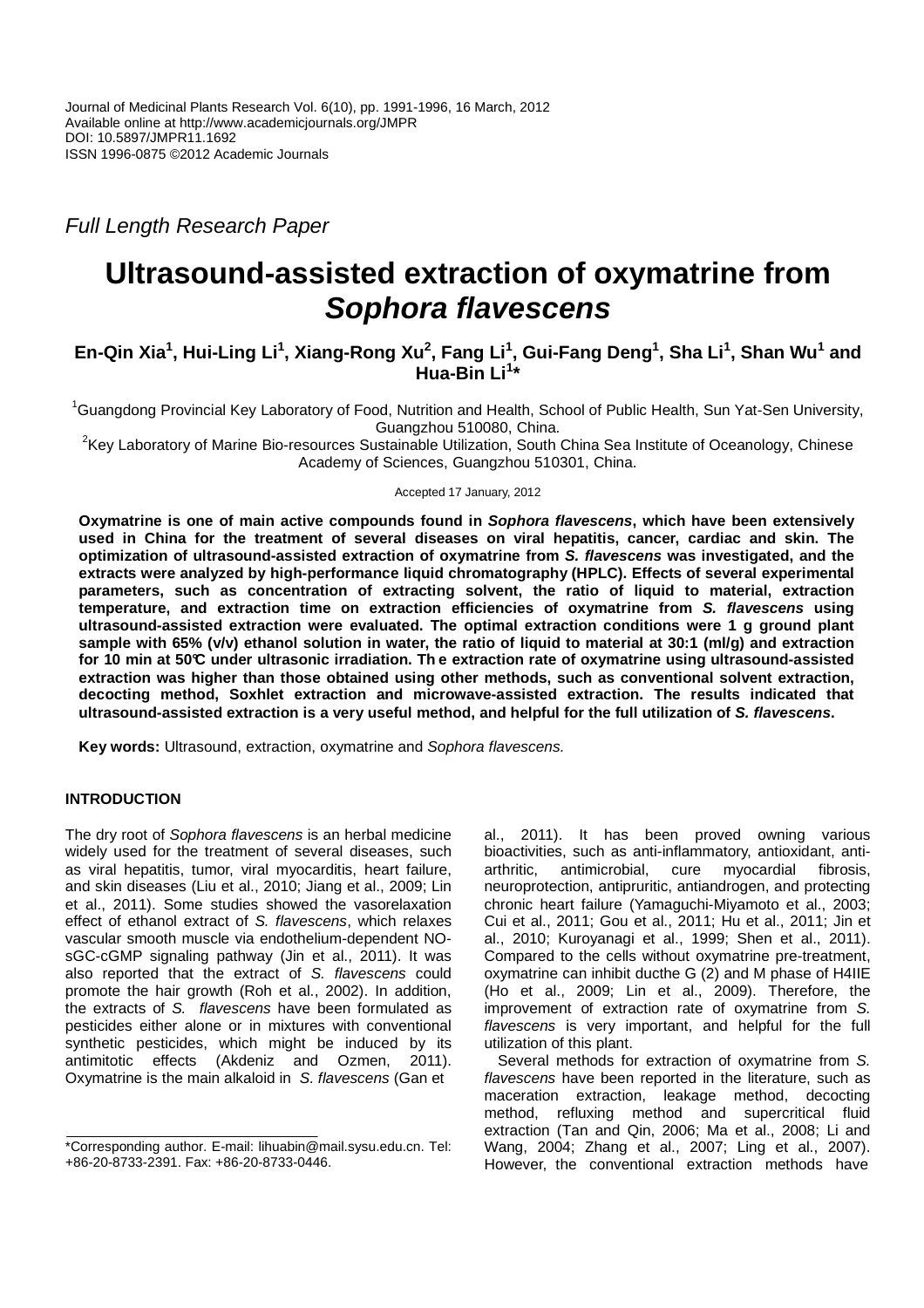some disadvantages, such as low extraction yield, timeconsuming, large volume of solvent used. Recently, ultrasound-assisted extraction (UAE) has attracted increased attention because it can accelerate the extracting process and improve extraction yield of bioactive compounds (Dong et al., 2010; Boonkird et al., 2008; Bhandari et al., 2008; Li et al., 2005a, b; Chen et al., 2007; Wang et al., 2011; Wu et al., 2001; Li and Chen, 2004;Li et al., 2010; Xia et al., 2010; Salisova et al., 1997). The UAE allows the extraction solvent to penetrate cell walls, and the bubbles produced by acoustic cavitation aid in the disruption of the cell wall and the release of the targeted compounds (Wu et al., 2001). Therefore, UAE is a highly efficient and reduced solvent- and quick method. However, it is unknown whether the extraction rate of oxymatrine could be improved using UAE.

In this work, active ingredients in S. flavescens were extracted by the ultrasound-assisted extraction, and oxymatrine was used as a marker component of the plant, which was quantified by high-performance liquid chromatography (HPLC) with photodiode array detection. Effects of several experimental factors on extraction efficiencies of oxymatrine from this plant were studied. The crude extract obtained could be used as either components of some complex Chinese medicines or for further isolation and purification of bioactive compounds. The results obtained would be helpful for the full utilization of S. flavescens.

#### **MATERIALS AND METHODS**

#### **Chemicals**

Oxymatrine (98% purity) was bought from Siyi Biotechnology Company (Chengdu, China). Acetonitrile, ethanol and methanol were HPLC grade and purchased from Merck (Darmstadt, German). Phosphoric acid was bought from Tianjin Chemical Reagent Company (Tianjin, China). Deionized water was used throughout the experiment. A stock solution of oxymatrine (10 mg/ml) was prepared in methanol and was stored at 4°C . The calibration standards (10 to 500 µg/ml) were prepared from the stock solution by the serial dilution of methanol.

#### **Instruments**

The UAE was carried out in a KQ-600E ultrasonic device (Changzhou Nuoji Instrument Company, Changzhou, China) with an ultrasound power of 600 W, heating power of 800 W, and frequencies of 40 kHz, equipped with a digital timer and a temperature controller.

#### **Plant materials and sample treatment**

The dried root (with humidity of 1.8%) of S. flavescens Ait were purchased from a drugstore in Guangzhou, Guangdong Province, China, and ground into powder in a knife mill, and then stored at 4°C in a refrigerator. The powder (1 g) of the root of S. flavescens Ait was accurately weighed, and placed in a capped glass tube,

and then mixed with an appropriate amount of extraction solvent. After soaking for 30 min that permitted solvent to wet plant material, the tube with sample was immersed into water bath of ultrasonic device, and irradiated for the pre-set extraction temperature and time. After extraction, the sample was centrifuged at 9600 g for 10 min, and then the supernatant was collected for HPLC analysis.

For comparison, microwave-assisted extraction was carried out in an X-100A microwave extraction device (Xia et al., 2011a), and extracted at 50°C for 50 min (10 min  $\times$  5 times) under microwave irradiation of 500 W (Xia et al., 2011b). In addition, Soxhlet extraction was done with a Soxhlet extraction apparatus at 90°C for 4 h, and conventional solvent extraction was conducted with a mechanic shaker at room temperature (25°C for 24 h (Xia et al., 2011c). The extracting solvent and the ratio of liquid to material were the same as those of ultrasound-assisted extraction under the optimal conditions.

#### **HPLC analysis**

A waters (Milford, MA, USA) 1525 binary HPLC pump separation module with a Waters 2996 photodiode array detector was used. An Agilent Zorbax Extend-C<sub>18</sub> column (250  $\times$  4.6 mm, 5 µm) and an auto-injector (10 µl) were used. The mobile phase was acetonitrile and 0.05 mol/L of phosphoric acid using isocratic elution (10:90, v/v) with a flow-rate of 1 ml/min (Jiang et al., 2009). The UV spectra were recorded between 190 and 400 nm for peak characterization, and the detection wavelength was set at  $210$  nm. The column temperature was kept at 27°C. The peak area was used to calculate the amount of oxymatrine from the standard curve. The chromatograms of oxymatrine in standard solution and in the sample are shown in Figure 1.

All the experiments were conducted in triplicate, and the average values  $\pm$  SD (standard deviation) were reported.

## **RESULTS AND DISCUSSION**

#### **Effect of ethanol concentration on the extraction of oxymatrine**

The extracting solvent has a strong impact on the extraction yield, and its choice was the first important step towards parameter optimization. Although methanolwater solution and chloroform-ammonia could be used as extracting solvents for extraction of oxymatrine from S. flavescens (Tan and Qin, 2006; Wu et al., 2009), water and ethanol-water solution were more widely used for extraction of oxymatrine because of toxicity of methanol and chloroform. In the present study, ethanol-water solution at different ratio was tested as extracting solvent for extraction of oxymatrine from S. flavescens under ultrasonic irradiation. Other experimental parameters were set as follows: the ratio of liquid to material, 10:1  $(m)/q$ ); extracting temperature, 25°C; and extracting time, 20 min. The results revealed that the extraction yield was the highest when 65% ethanol was used as extracting solvent (Figure 2). Seen from Figure 2, when the concentration of ethanol was less than 65%, the yields increased with the increased concentration of ethanol. Then, the yields declined when ethanol concentration further increased. The results indicated that 65% ethanol was suitable for the extraction of oxymatrine from the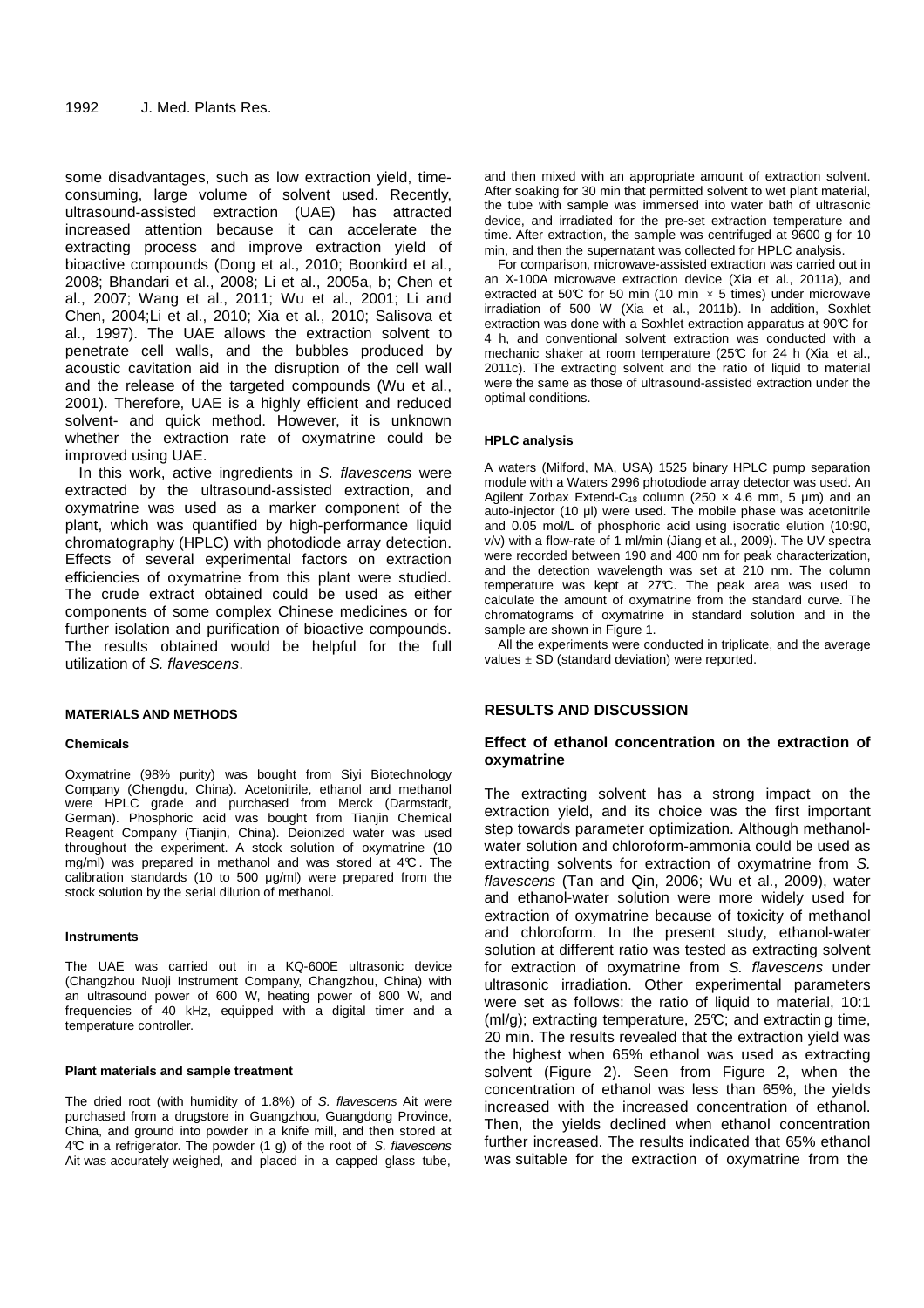

**Figure 1.** Chromatograms of oxymatrine in standard solution (a) and in the sample (b).

plant, which was chosen as the optimal concentration of ethanol.

## **Effect of the ratio of liquid to material on the extraction of oxymatrine**

In order to obtain the maximum yield of extraction, effects of the ratio of liquid to material on the extracting yield of oxymatrine were studied. The amount of solvent was changed to get different solvent/mass ratio. Other experimental parameters were 65% ethanol, extracting temperature at 25°C, and 20 min of extracting time. The results are displayed in Figure 3. The yield increased with the increased ratio of liquid to material from 5:1 to 30:1,

and kept almost unchanged from 30:1 to 40:1. The maximum yield was obtained at the ratio of 30:1 (Figure 3), which was chosen as the optimal ratio of liquid to material.

#### **Effect of extracting temperature on the extraction of oxymatrine**

Effects of extracting temperature on the yield of oxymatrine were investigated using 65% ethanol as extracting solvent with a ratio of liquid to material of 30:1, and 20 min of extracting time. The results are shown in Figure 4. The yield gradually increased when the temperature increased from 25 to 50°C, and t hen the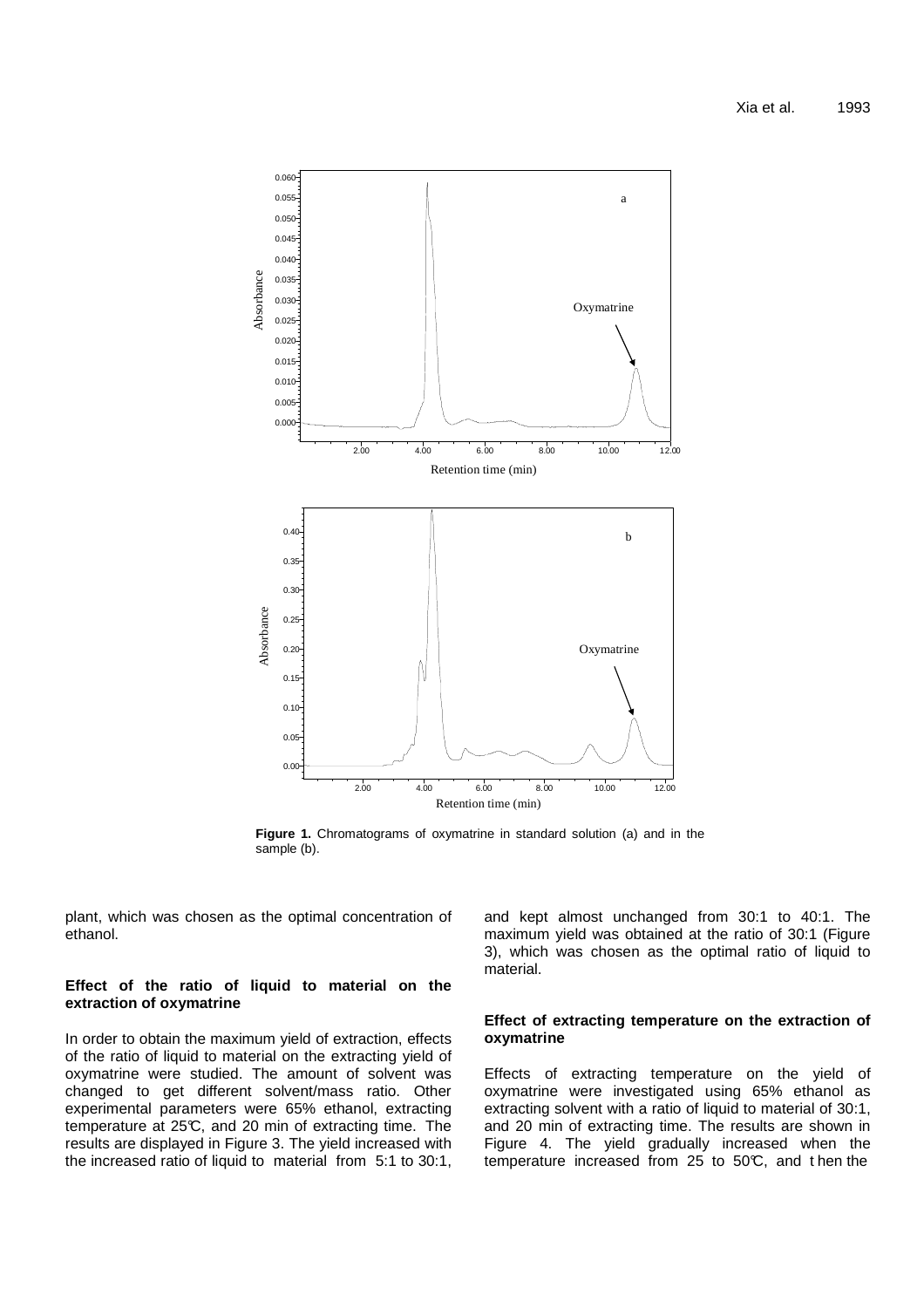

**Figure 2.** Effect of ethanol concentration on the extracting yield.







**Figure 4.** Effect of extracting temperature on the extracting yield.



**Figure 5.** Effect of extracting time on the extracting yield.

yield decreased from 50 to 70°C. This result was ag reed with the findings reported in the literature (Kim et al., 2007), who extracted the bioactive compounds from ginseng. This enhanced yield of oxymatrine with the increase of extracting temperature might result from the increased diffusivity of the solvent into cells and enhanced desorption and solubility of oxymatrine from the cells (Vongsangnak et al., 2004). When the extracting temperature increased from 60 to 70°C, there was a markedly decrease in the yield, which might be due to the degradation of oxymatrine at high temperature under ultrasonic irradiation. Thus, the extracting temperature had a profound influence on the ultrasound-assisted extraction of bioactive compounds from plant materials, and the highest yield was obtained at 50°C.

#### **Effect of ultrasound on the extraction of oxymatrine**

Effect of ultrasonic time on the extraction yield of oxymatrine was firstly tested, and other experimental parameters were 65% ethanol with a ratio of liquid to material of 30:1, and extracting temperature at 50°C under ultrasonic irradiation. The results are displayed in Figure 5. There was slightly increase in the yield of oxymatrine from 0 to 10 min, and then the yield decreased with the increasing of irradiation time after 10 min. The maximum yield was obtained at 10 min. The results indicated that ultrasound might accelerate the extraction of oxymatrine from plant material in a short time (10 min), also could induce the yield to decrease for a longer time of ultrasonic irradiation because oxymatrine could be degraded.

In order to distinguish influence of the soaking from ultrasound, effects of the number of extraction on the recovery were studied, and the results are shown in Table 1. Compared with the soaking, effect of UAE on the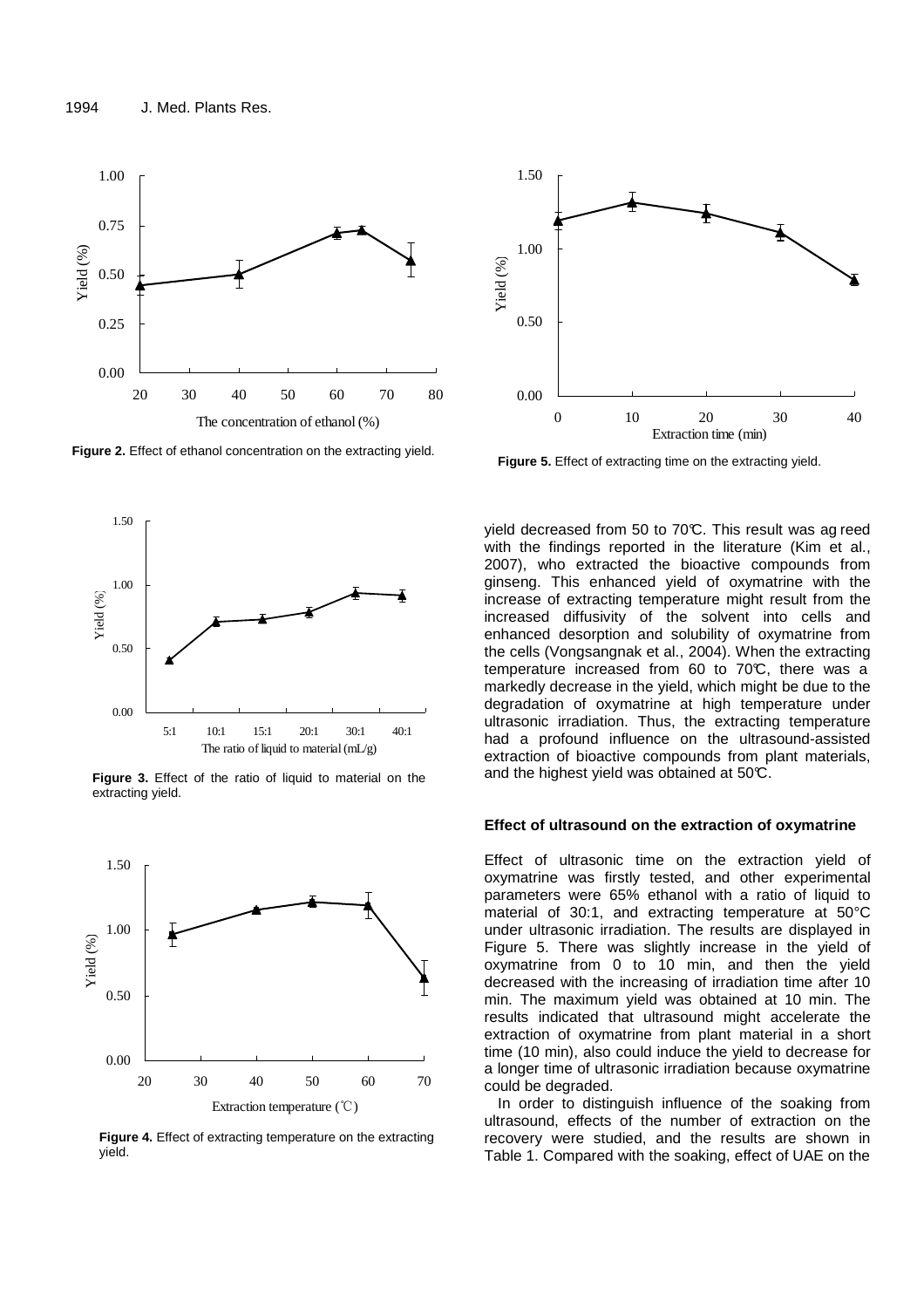| Number of extraction | Ultrasound-assisted extraction (10 min) |                   | Soaking 30 min without UAE |                   |
|----------------------|-----------------------------------------|-------------------|----------------------------|-------------------|
|                      | <b>Extraction rate (%)</b>              | $RSD$ (%) (n = 3) | <b>Extraction rate (%)</b> | $RSD$ (%) (n = 3) |
|                      | 67.18                                   | 1.03              | 50.49                      | 4.9               |
| 2                    | 25.91                                   | 2.92              | 7.53                       | 1.9               |
| 3                    | 4.86                                    | 1.70              | 3.62                       | 7.0               |
| 4                    | 1.45                                    | 5.40              | 0.83                       | 9.8               |
| 5                    | 0.60                                    | 8.85              | 0.33                       | 8.6               |
| Total                | 100                                     |                   | 62.80                      |                   |

**Table 1.** Effects of the number of extraction on extraction rate of oxymatrine.

recovery was very obvious if the number of extraction were 2 or 3, although the difference of UAE from the soaking was small if the number of extraction was only 1. This was because the soaking mainly dissolved molecules on surface of plant material. However, the UAE allowed the extraction solvent to penetrate plant material, and the bubbles produced by acoustic cavitation aided in disruption of cell wall, which could accelerate the release of the targeted compounds within plant material (Wu et al., 2001).

## **Comparison of ultrasound-assisted extraction with other extraction methods**

For comparison, Soxhlet extraction was carried out at  $90^{\circ}$  for 4 h, and conventional solvent extraction w as conducted at 25°C for 24 h, and microwave-assisted extraction was done at 50°C for 50 min (10 min  $\times$  5 times) (Xia et al., 2011b). If the extraction rate of oxymatrine obtained by UAE at 50°C for 50 min (10 min  $\times$  5 time s) was defined as 100% (Table 1), the rates obtained by conventional solvent extraction, Soxhlet extraction and microwave-assisted extraction were 66.8%, 78.1 and 86.1%, respectively. That is, the extraction rate of oxymatrine by UAE was higher than those by conventional solvent extraction, Soxhlet extraction and microwave-assisted extraction. Furthermore, the extraction rate of oxymatrine obtained by UAE was also higher than those (52.3 to 53.4%) obtained using both decocting and refluxing method in the literature (Tan and Qin, 2006), although UAE was carried out under the conditions of lower temperature and a shorter time.

## **Conclusion**

The UAE of oxymatrine from S. flavescens has been studied by evaluating effects of several experimental parameters on the extracting yields of oxymatrine. The optimal extraction conditions were 65% ethanol, the ratio of liquid to material at 30:1, and extraction for 10 min at

50°C under ultrasonic irradiation. Ultrasound could efficiently improve the extracting performance of oxymatrine. The extraction rate of oxymatrine using UAE was higher than those obtained using other methods, such as conventional solvent extraction, decocting method, Soxhlet extraction and microwave-assisted extraction. The results obtained are helpful for the full utilization of S. flavescens, which also indicated that the UAE is a very useful method for the extraction of important active compounds from plant materials.

## **ACKNOWLEDGEMENTS**

This research was supported by the Hundred-Talents Scheme of Sun Yat-Sen University. The technical assistance from Ms. Ling Zheng is highly appreciated.

#### **REFERENCES**

- Akdeniz D, Ozmen A (2011). Antimitotic effects of the biopesticide oxymatrine. Caryologa, 64:117-120.
- Bhandari P, Kumar N, Singh B, Kaul VK (2008). Simultaneous determination of sugars and picrosides in Picrorhiza species using ultrasonic extraction and high-performance liquid chromatography with evaporative light scattering detection. J. Chromatogr. A, 1194: 257-261.
- Boonkird S, Phisalaphong C, Phisalaphong M (2008). Ultrasoundassisted extraction of capsaicinoids from Capsicum frutescens on a lab- and pilot-plant scale. Ultrason. Sonochem., 15: 1075-1079.
- Chen F, Sun YZ, Zhao GH, Liao XJ, Hu XS, Wu JH, Wang ZF (2007). Optimization of ultrasound-assisted extraction of anthocyanins in red raspberries and identification of anthocyanins in extract using highperformance liquid chromatography-mass spectrometry. Ultrason. Sonochem., 14: 767-778.
- Cui LL, Zhang XJ, Yang R, Wang L, Liu LL, Li M, Du W (2011). Neuroprotection and underlying mechanisms of oxymatrine in cerebral ischemia of rats. Neurol. Res., 33: 19-324.
- Dong JE, Liu YB, Liang ZS, Wang WL (2010). Investigation on ultrasound-assisted extraction of salvianolic acid B from Salvia miltiorrhiza root. Ultrason. Sonochem., 17: 61-65.
- Gan RT, Dong G, Yu JB, Wang X, Yang SS (2011). Oxymatrine, the main alkaloid component of Sophora roots, protects heart against arrhythmias in rats. Plan. Med., 77: 226-230.
- Gou J, Zou Y, Ahn J (2011). Enhancement of antioxidant and antimicrobial activities of Dianthus superbus, Polygonum aviculare, Sophora flavescens, and Lygodium japonicum by pressure-assisted water extraction. Food Sci. Biotech., 20: 283-287